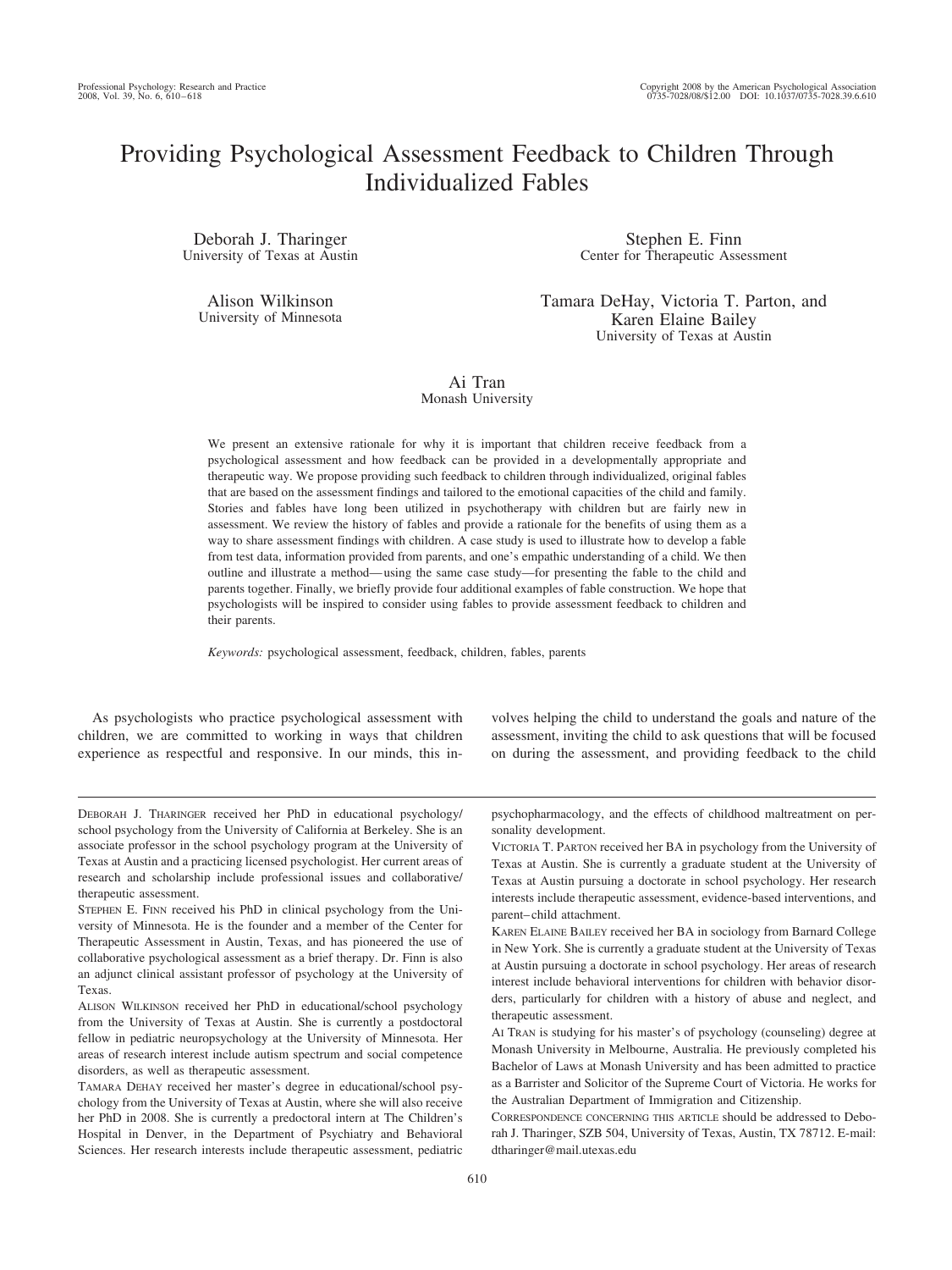about the results of the assessment. With rare exceptions, we share results from the assessment with the child's parents and often provide mental health professionals and school personnel with a record of the pertinent results to guide decision making and inform subsequent interventions. We are responsive to the American Psychological Association's (2002) Ethical Standard 9.10 that "psychologists take reasonable steps to ensure that explanations of results are given to the individual or designated representative" (p. 1072). However, this admonition can seemingly be met by providing an explanation of results to a child's parents. Such an approach misses an important opportunity. Through experience and research, we have come to see the significant benefit of sharing some results from the assessment with a child. We maintain that this practice can be very therapeutic for children and that it enhances the positive changes that can follow an evaluation. In addition, in our experience with children (in contrast to adolescents), we have found that it is almost always beneficial to include parents or other primary caregivers in a child's feedback (discussed more fully below). In this way, feedback to the child also serves the parents and fosters family awareness and change.

Providing assessment feedback to a child is substantially different from providing feedback to the child's parents or teachers and is equally if not more difficult. Part of the challenge is that many of us feel unprepared to discuss test results with children because of a lack of training and a dearth of publications in this area, be they conceptual, empirical, or pragmatic. The discomfort many psychologists feel attempting child-directed feedback may also be related to a paucity of positive experiences providing feedback to children, as described by Becker, Yehia, Donatelli, and Santiago (2002):

When the psychologist conducts feedback interviews with the child . . . a certain discomfort and difficulty . . . often occurs . . . it is not rare to note that while the psychologist speaks, the child seems uninterested . . . Something important is being said about him that he nevertheless seems to ignore or deny, making the psychologist/client relationship seem nearly meaningless. (p. 119)

To the extent that such experiences are common, assessment professionals may have been left feeling ineffective and vulnerable in their relationship with the child and may have curtailed or eliminated altogether the practice of telling children about assessment results (focusing only on parent-directed feedback). Although the experiences described by Becker at al. (2002) can be very frustrating for assessors, we believe they reflect the underdeveloped emotional capacities and limited personal and systemic resources of many of the children who are brought for assessment. Most of these children have problems processing emotionally laden material in general, and when an assessor tries to talk to them directly about their problems and feelings, they are overwhelmed and tend to shut down or act out. This is not surprising given that even adult clients report that receiving assessment feedback is highly anxiety provoking (Finn, 1996a).

Given this practical dilemma— of wanting to give children feedback but their being easily overwhelmed—assessors need creative options. In this article, we describe a method of providing children with meaningful and developmentally appropriate feedback through the medium of an individualized fable written for the child, building upon the conceptualization presented in Tharinger et al. (in press).

#### Why Fables?

Myth, metaphors, fables, and fairy tales have long been used to communicate, construct meaning, and record culturally important messages. There is a long tradition of using fables to teach life's lessons (Schank, 1990). In addition, stories and fables have been used as an intervention or treatment technique in counseling and therapy with children for decades (Gardner, 1993; Mutchnick & Handler, 2002). Gardner developed the mutual storytelling technique as a way for children to reveal their emotional life through a self-created story and for the therapist to impart a symbolic message by adapting and resolving that story. Structured approaches such as Brooks' (1993) creative characters technique rely on metaphor to invent characters as a foundation for interactively creating and elaborating a story over time. In addition, professionally written published stories also have been used for therapeutic treatment in children. In this method, referred to as bibliotherapy, a story is chosen for a given child to foster self-awareness and insight into his or her individual circumstance or problem (Pehrsson & McMillen, 2005). For example, a young child with frequent temper tantrums might be presented with the book, *The Chocolate-Covered-Cookie Tantrum* (Blumenthal & Stevenson, 1997). Fables can be used in similar ways to communicate to children about assessment findings.

As far as we know, Fischer (1985/1994) published the first example of an individualized fable used to give assessment feedback to a child, drawn from an assessment of a six-year-old boy conducted by two of her graduate students. Fischer made the following comments about the fable, which was entitled, "The Jabby Jungle":

The fable . . . served many functions. It is not just a simplified report for a child, but also is a compact vivid reminder for adults of the report's themes. Experienced from a fresh perspective, those themes strengthen and enrich readers' [of the formal psychological report] understandings. The playful literary device . . . helps readers to appreciate [the child's and mother's] circumstances, without holding either to blame. In the fable each can see his or her responsibility for future comportment. The condensation provided by the fable encourages focused reflection and planning, while the imaginary quality encourages affective recognition. (p. 211)

This single example seems to have inspired a number of individuals to try this technique. Finn (1996b) reported that he adopted Fischer's approach after reading her book in the late 1980s, and by the early 1990s stories were routinely being written under his supervision for children receiving assessments at the Center for Therapeutic Assessment in Austin, Texas. Schuler (1997) participated in trainings at the Center for Therapeutic Assessment and also began using this technique. Purves (2005) began using feedback stories with children about the same time, inspired by both Fischer and Finn. Also, Fischer traveled to Brazil several times in the 1990s to do presentations on collaborative/phenomenological assessment. While there, she shared her and Finn's work with feedback stories. This led another group of assessors to begin using feedback stories for children, which they reported in a recent article (Becker et al., 2002). Finally, Tharinger learned of Finn's and Fischer's use of fables, and she and her graduate students started experimenting with this and other methods of giving written assessment feedback to children who were assessed in the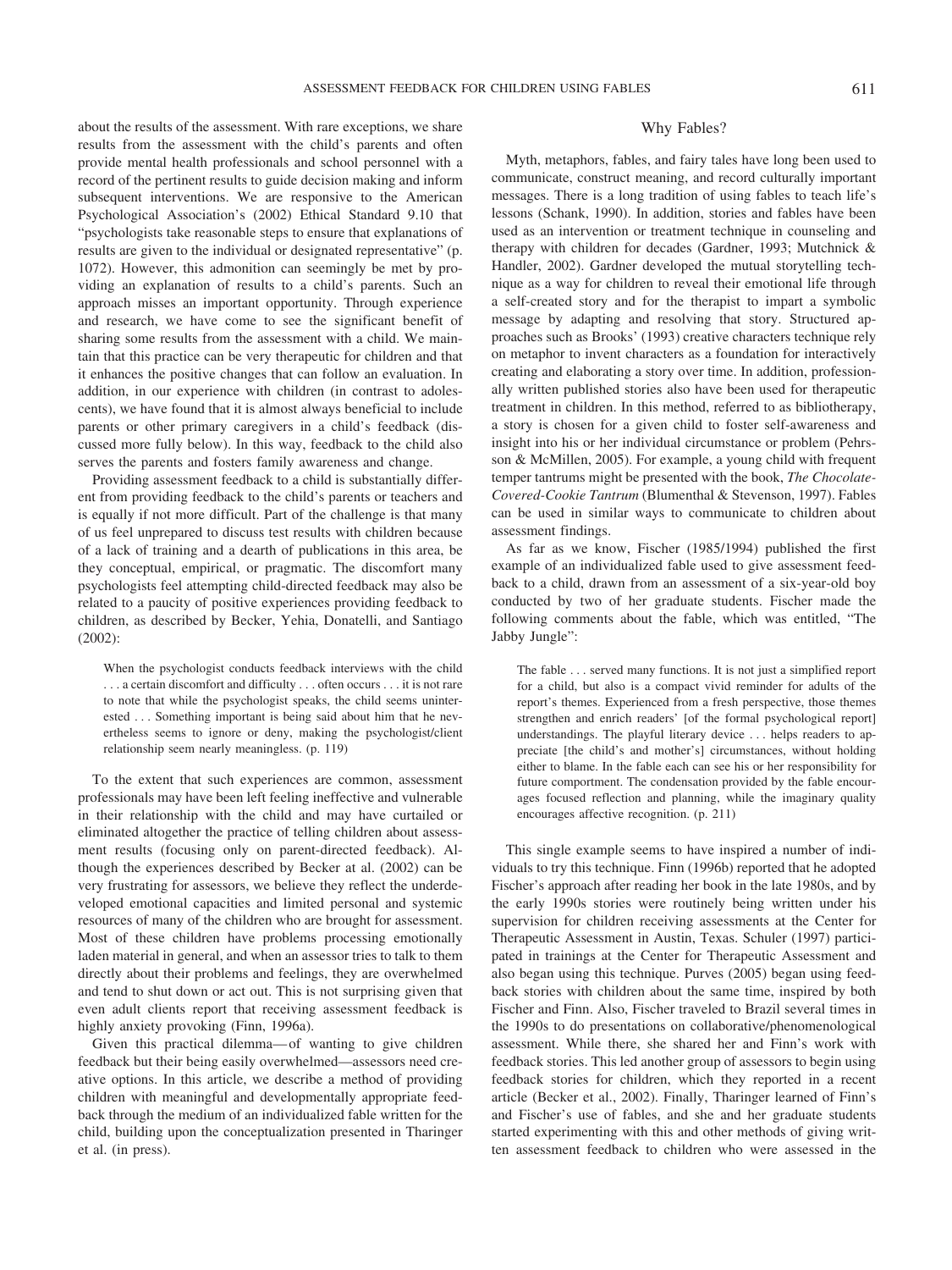public schools and community agencies (Saunders & Tharinger, 2000). Thus, there is a little known 20-year history of using fables with children for feedback within the collaborative assessment paradigm. Yet another recent development is the use of feedback stories with adolescents and even adults (Engelman & Allyn, 2007).

#### Benefits of Using Fables to Provide Feedback

Our general rationale for providing feedback to parents and children has been outlined by Tharinger et al. (in press). In summary, we propose that parents can usually be assisted in constructing a new "story" about their child through a collaborative assessment that includes well-planned and sensitively organized feedback. This new way of viewing the child and his or her problems leads parents and others to respond to the child in more appropriate and compassionate ways, which in turn has a positive affect on children.

We also propose that children can be given a new story through developmentally appropriate, well-executed feedback. However, as discussed earlier, children often are overwhelmed by direct feedback, and particularly by feedback about their own and their family's emotional and behavioral functioning. Using the realm of fable and fantasy can assist children in taking in the new story without overtaxing their mental and emotional capabilities or raising their defenses. Winnicott's (1971) concept of "potential space" proposes that through fantasy and play, a child can try out new conceptions of the self without being overwhelmed.

We have also found that the use of fables helps children feel validated and understood, and that a successful fable seems to provide children with an intense experience of positive accurate mirroring. Our observations fit well with the theoretical underpinnings of narrative development through attachment experiences.

We have also seen that children are surprised and pleased that the assessor has written the fable just for them and are touched that the assessor knows them so well and is hopeful for their future. This reaction reflects the alliance between the child and the assessor, which as indicated earlier, helps create the space for the child being open to a new self-story. As discussed more fully below, parents are often invited to help write or revise the fable. This inclusion extends the child–assessor alliance to the parents. In almost all cases, the parents accompany the child to the session where the fable is shared and, as will be seen in the upcoming case example, may be chosen by the child to read the fable to the child, which also may have additional benefits.

Communication with children through fables can also diminish their shame. This is likely a result of the child's being provided with a more compassionate and systemic new story explaining his or her feelings and actions (e.g., portraying the child character as unhappy, not "bad," or as dyslexic, not "dumb"). The fable also can serve as a transitional object for the child to retain after the feedback session (Winnicott, 1953). The child may read the fable numerous times, allowing the child to better internalize the story and be soothed by it over time.

In our experience, many parents also find the fable to be a lasting, positive product from the assessment. The child may request that the parent read the story to them again and again, thus promoting the parent and child working together. We have also found that parents are grateful to have the story to refer to, as it reminds them of the changes to which they have committed. And finally, children who enter therapy following the assessment may bring the fable to their therapist and utilize its message in their ongoing treatment, perhaps by even writing the next chapter that includes the therapist as a character in the story.

#### Constructing Fables for Children

Constructing a fable may seem like a daunting task for a psychologist, but we have found that it is not all that hard to accomplish. It is, however, both a clinical and a creative undertaking. Clinically, the assessor must understand and translate aspects of the assessment findings that are central to the parents and child's concerns, are accessible to the child, are supported by the parents, and have the potential to move the family forward. This process involves both the science and the art of assessment. The assessor has many choices when developing the fable, including which issues to include, what metaphors will speak best to the child and family, and how to depict the next steps or solutions to the family's problems and how simple or complex the fable can be. These choices are informed by the original reasons for the assessment; the developmental level of the child; selected assessment findings; and the assessor's evaluation of the parents' capacity to respond in a supportive, empathic manner to the child through the fable.

To be creative, assessors must free themselves from the ways of formal professional writing and access their imagination and resourcefulness. We have found that once the desire is there, fables flow quite easily and are enjoyable to construct. Inspired ideas about characters, setting, themes, and conflicts present themselves throughout the assessment sessions. We have found that children's play and responses to projective tasks often are very rich sources. All is grist for the mill. Familiarity with children's literature (e.g., fairy tales and novels about the character Harry Potter) is quite useful. The ability to write on a level that appeals to children in the age range from 5 to 11 years, adjusted yet for the individual cognitive and emotional capacities of the specific child, is needed. It is also helpful to create illustrations by drawing or using clip art from the Internet (although another productive option is to ask the child to illustrate the fable). The addition of images can be especially valuable for young children with limited attention, although in our experience the use of illustrations is experienced positively by children of all ages.

Constructing an individualized fable has the benefit of overcoming cultural impediments that may arise if generic fables are used. As highlighted by Kilpatrick, Wolf, and Wolf (1994), narratives and fables play an integral role in communicating and reinforcing cultural norms and values. It has been found that the cultural background of clients can affect their comprehension and interpretation of prefabricated fables and stories (Navarez, Bentley, & Samuels, 1998). Studies have shown that readers apply culturebased knowledge when recalling or reinterpreting prefabricated stories (Harris, Lee, Hensley, & Shoen, 1988; R. E. Reynolds, Taylor, Steffensen, Shirey, & Anderson, 1982). As a result, children from nontraditional Anglo-Saxon backgrounds may have difficulties understanding the intended message of generic fables.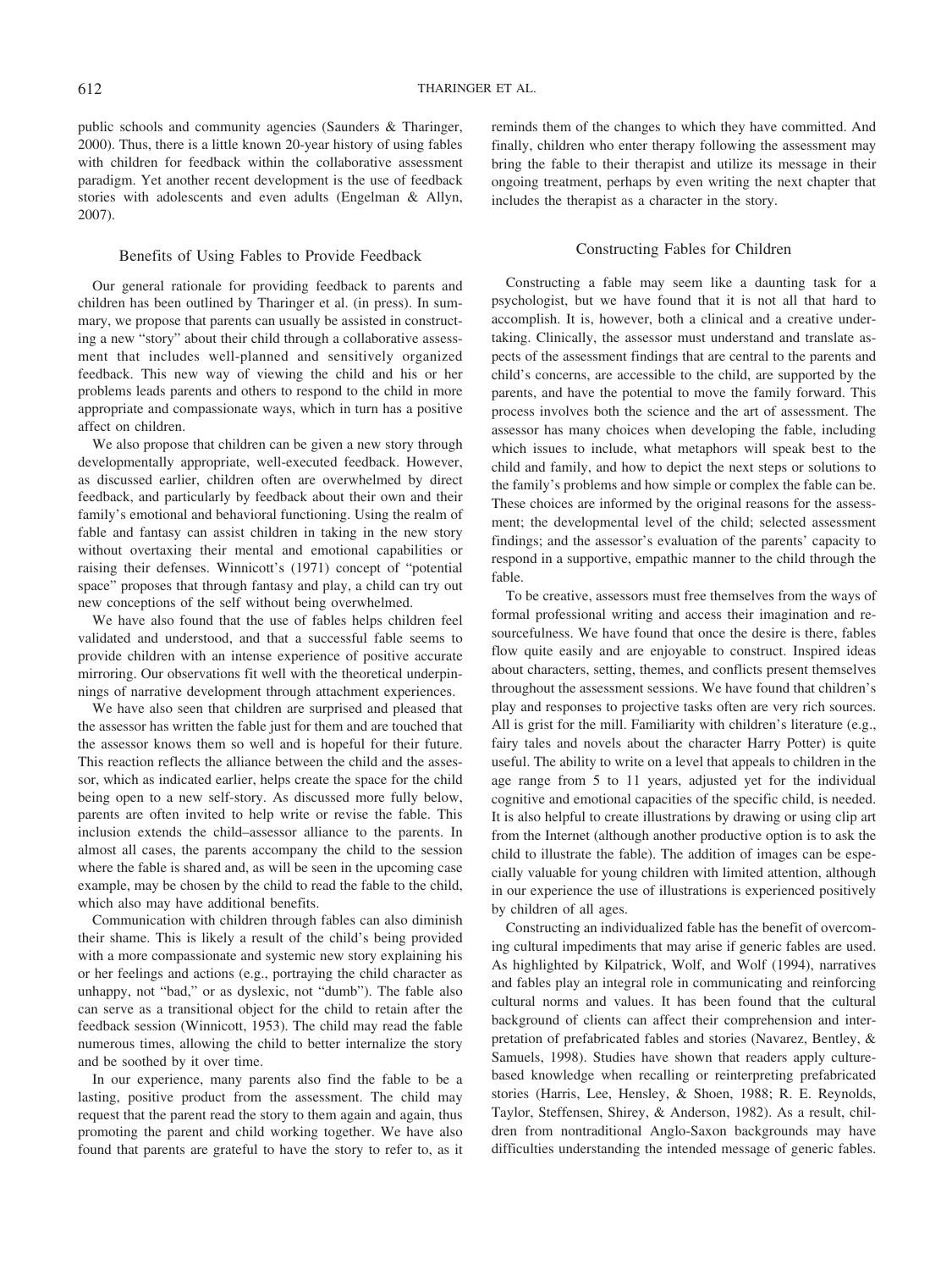#### ASSESSMENT FEEDBACK FOR CHILDREN USING FABLES 613

#### *Guides for Constructing Fables*

From our collective clinical practice experience and the knowledge we gained using fables in a recent research study on the efficacy of therapeutic assessment with children (Tharinger, Finn, Wilkinson & Schaber, 2007), we have derived guides for constructing therapeutic fables. The following concrete suggestions and examples should be helpful to the assessor who is starting to construct therapeutic fables.

*Create the individualized storyboard.* The introduction of a fable typically incorporates elements of the child's and family's development and culture. The goal is to bring the story alive with details the child will recognize and be drawn to, thus enlisting the child's attention and imagination, and to create a somewhat veiled connection with the child's everyday reality. The child is the main character in the fable, often represented as an animal or a mythical creature that the child has identified as being his or her favorite or one he or she wishes to be. Important family members are included as additional characters (for example, the child unicorn lives in the forest with the mother and father unicorn and her big brother unicorn). The main character is usually given a name similar to the child's name (e.g., Marsha becomes Martha), a name that fits the animal depicted (e.g., Kobe the Koala Bear, Priscilla the Penguin), or a name for which the child has indicated a fondness (e.g., Emma may have told a story to a Thematic Apperception Test card about a young girl named Olympia who was kind and courageous, so the unicorn—Emma's favorite animal—in her story is named Olympia).

The setting for the fable is congruent with where the main character would live in reality or fantasy, such as animals in the forest or jungle, performing monkeys in the circus, or a pet dog with a family of humans. Cultural characteristics are integrated in the choice of characters and setting. For example, in a fable developed for a Native American boy, the main character was an eagle—a totem of his tribe—and another character was a horse the boy's personal totem. In addition, the assessor typically is included in the fable and represented as a figure of wisdom and kindness (e.g., as a wise owl, sage, or respected tree in the forest). The parent characters usually seek assistance from the wise character (as occurred during the assessment).

*Introduce the challenge.* Following the introduction that sets up the scenario, the child's character is typically confronted with a challenge or conflict that is quite similar to one in the child's past or recent experience, and that in real life has been somewhat overwhelming. For example, in the fable, "*Kobe the Koala Bear*," Kobe experiences an unexpected separation and divorce in his koala family and feels angry and sad by the sudden demand to go back and forth between two trees instead of living in one. The focus of the challenge is based on one of the presenting concerns for the assessment, on the obtained findings, and on the level of change the family appears to be ready for at the time. The goal of a fable is to model a successful step or steps toward constructive change. The steps usually are suggested by the wise character in the story but are carried out by the parental characters.

*Maximize effectiveness through awareness and collaboration.* As previously mentioned, prior to completing the fable for the child, the assessor typically has provided feedback to the child's parents and has noted shifts the parents have made or are ready to make that indicate new support and understanding of their child. The assessor's judgment of how able parents are to make such shifts is central in how big or little a challenge and step toward a solution is represented in the fable. The assessor also usually has a sense of how ready the child is to accept a new response from his or her parents. The parents' new understanding and renewed energy for their child and the child's new openness is subsequently conveyed in the fable. The response from the parent characters helps the child to see that he or she is not alone in the change process.

For example, during the parent feedback session the week before, "Kobe's" parents had agreed that the communication between their homes was not very good and had committed to put new methods in place. Thus in the fable, the koala parents work with Kobe to set up a communication system between the two tree homes so Kobe can check in with and talk to the parent he is not with at the time. This part of the fable was important because the assessment revealed that a major contributor to this child's being mad and sad was his despair at missing the other parent. In the fable, the koala family also agreed to work hard to ensure that the system would always be in good repair.

In some cases, the parents are invited to assist in writing the fable itself, thus enhancing the collaborative nature of the assessment. For example, "Kobe's" parents, upon reading the first draft of the story, had great ideas of what kind of system they would set up—and these details were incorporated into the story before it was presented to "Kobe." Thus, a fable can serve as an intervention for the parents as well, as it invites their participation and tries to incorporate key change mechanisms for the whole family. Parent input also maximizes acceptance of the story by the child as it helps the child not feel alone in the solution to his or her challenges.

*Stay within the constraints of the real context and possibilities.* It is important to emphasize that if parents are not capable of or willing to implement certain solutions, they should not be incorporated into a fable for the child. In cases where the next steps are unclear by the time the child receives feedback, the fable should indicate that the next steps and solutions are to be worked out, and (if it is true) that the parents have committed to work toward change. In an instance where the parents reject the suggestions coming from the assessment, the resulting fable likely will not reflect any changes in the family, but may indicate that the central character will learn new ways to handle challenges by drawing on new internal resources or by seeking support outside the family. This more autonomous solution must carefully take into account the developmental features of the child and be careful not to overestimate what the character in the story should be taking on (and thus the child). Finally, the outcome of the assessment of a child, and thus the story, may not centrally involve the parents. The child may have a newly discovered learning disability and most of the changes will be occurring at school (although the parents certainly have a role in integrating this new awareness and responding accordingly). Whatever the changes may be, they can be represented metaphorically in the story. By the end of the assessment, the assessor should have some idea of what shifts are hoped for in the weeks and months to come. With a little creativity, just about any situation can be incorporated. For example, a foster home can be portrayed as a safe haven on a frightening journey, and a new medication for inattention can be written as a magic potion that helps the child focus. What is important is to write the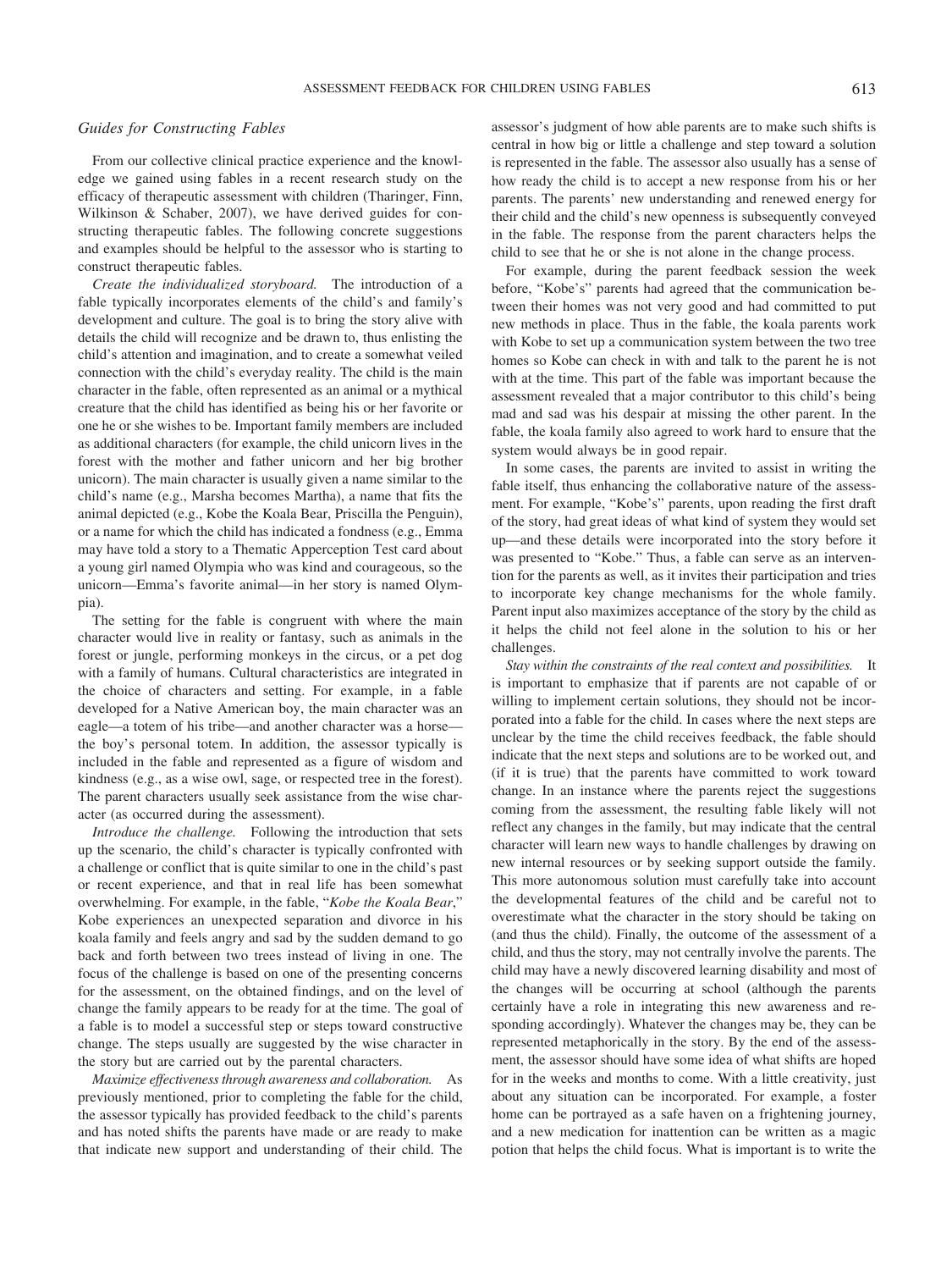fable in a way that reflects the child's reality, engenders hope, and provides direction about next steps.

#### Case Example

Caleb was a 9-year-old Caucasian boy referred by a local child guidance center for a psychological assessment. His mother and father had never been married but had co-parented throughout Caleb's life and currently were experiencing significant conflict about how to raise him. In addition, Caleb's father had recently married and had a 1-year-old daughter. Caleb's mother was single, and Caleb's primary residence had always been with her.

The questions that Caleb's parents posed in the initial meeting, which provided the principal focus for the assessment, reflected their disagreements about whether Caleb had an attention deficit hyperactivity disorder and would benefit from medication, and whether his increasingly frequent aggression toward other children was intentional or out of his control (e.g., Does Caleb have ADHD or is it something else? Why does he find it difficult to sit still? What can we do to help Caleb focus more at school? What makes Caleb angry?) These questions guided the choice of assessment tools and served as an organizing structure for eventual feedback to the parents.

Caleb took part in an extensive assessment that included neuropsychological testing (especially in the area of attention and memory), as well as self-report and performance-based measures of anxiety, depression, affective management, and self-esteem. The integration of all these measures strongly suggested that Caleb did not have a neurologically based attention deficit disorder. He could become disorganized and impulsive at times, but this behavior coincided strikingly during the assessment with his reflecting on his family situation and how he felt about his relationships with his parents. In conjunction, the testing and our observations suggested that Caleb was experiencing significant sadness and stress and that he had extremely low self-esteem. Additionally, Caleb's ability to name, manage, and contain strong feelings did not appear to be as well-developed as it should have been for his age, with the result that he became easily overwhelmed when emotionally aroused. When affectively aroused Caleb would fidget, have problems concentrating, and/or become angry and aggressive. These findings indicated that Caleb's attention and behavioral difficulties were mainly accounted for by intrapsychic and interpersonal factors.

Throughout the assessment and multiple meetings with the family, the problematic nature of Caleb's relationships with his parents became highly apparent. Caleb's father was emotionally constricted in his interactions with Caleb. He became obviously uncomfortable with and thus avoided any discussions of emotions. Caleb's mother, in contrast, was emotionally demanding and extremely intrusive in her interactions with him. It also became apparent that his mother was moderately depressed and substantially unresolved about her relationship with Caleb's father. She also was struggling with a recent ending of a significant relationship. She consistently insisted on telling Caleb how his misbehavior hurt her feelings, inevitably contributing to his becoming emotionally overwhelmed. By the end of the assessment, it had become clear to us that Caleb's parents had limited emotional capacity to respond to his needs for affective mirroring and support.

Various pieces of information from Caleb's assessment were woven together to construct a feedback fable that was personally relevant and informative and that gave an accurate and compassionate depiction of why Caleb struggled as he did. The resulting story, "Cameron the Camel," included a title character that was based on one of Caleb's drawings during the assessment. Caleb had sketched a one-of-a-kind five-humped camel who always wore running shoes. When asked about his drawing, Caleb said that the camel lived in the desert all alone and was always running. The camel did not have any friends and only talked with the cacti. Caleb also spontaneously mentioned that he was unsure how the camel would put on his running shoes without any help, which seemed to be a depiction of his own longing for more support.

In our fable, "Cameron the Camel," the humps in Caleb's original story were used to depict Caleb's being flooded with feelings, but the symbolism for being overwhelmed was changed from extra humps to "big, heavy" humps that were overly full of emotions. In the fable, all camels used their humps as a place to store their light and happy feelings as well as their heavy feelings, such as sadness and worry. Cameron the Camel would become uncomfortable when his humps became full and heavy, leading him to fidget and move around excessively. Also, as in Caleb's real life, Cameron the Camel had two families. Cameron's mother lived at the Watering Hole, which was symbolic of Caleb's mother being his primary caretaker. Cameron's father lived at the Great Cactus, which was intended to depict the father as impressive and strong but not an obvious source of comfort or nurturance. The following excerpt from "Cameron the Camel" contains the introduction to Caleb's feedback fable:

Once there was a young camel named Cameron who lived in the desert. Cameron was a kind-hearted camel and was very funny. He was also one of the strongest and fastest of all the young animals. Many of the desert animals only had one family, but Cameron the Camel had two families. Cameron's mom lived by the Watering Hole and Cameron's dad lived by the Great Cactus. Cameron loved his two families, and he loved spending time at the Watering Hole and at the Great Cactus.

Because Caleb was active in basketball and because he often referred to basketball during the assessment, Cameron the Camel was presented as an active young camel that enjoyed playing camel-ball. In the story, Cameron also had difficulties completing his reading and math assignments at school (Caleb had recently been losing his recess time at school due to not completing these assignments). Losing recess time was presented in the story as one of the challenges that Cameron the Camel faced that made his humps feel heavy.

To address Caleb's anger and aggression, which surfaced consistently in his test responses, the feedback fable included themes of Cameron the Camel becoming unintentionally destructive (e.g., accidentally breaking a lamp) when his heavy humps caused him to fidget. This type of benign physicality rather than overt aggression was included in the fable because Caleb had a tendency to become emotionally overwhelmed when confronted directly with his own propensity for aggression. For example, he became distressed and overwhelmed during the assessment while telling a story of a boy who became aggressive because of having "a bad day at school." The following excerpt illustrates how these themes were incorporated: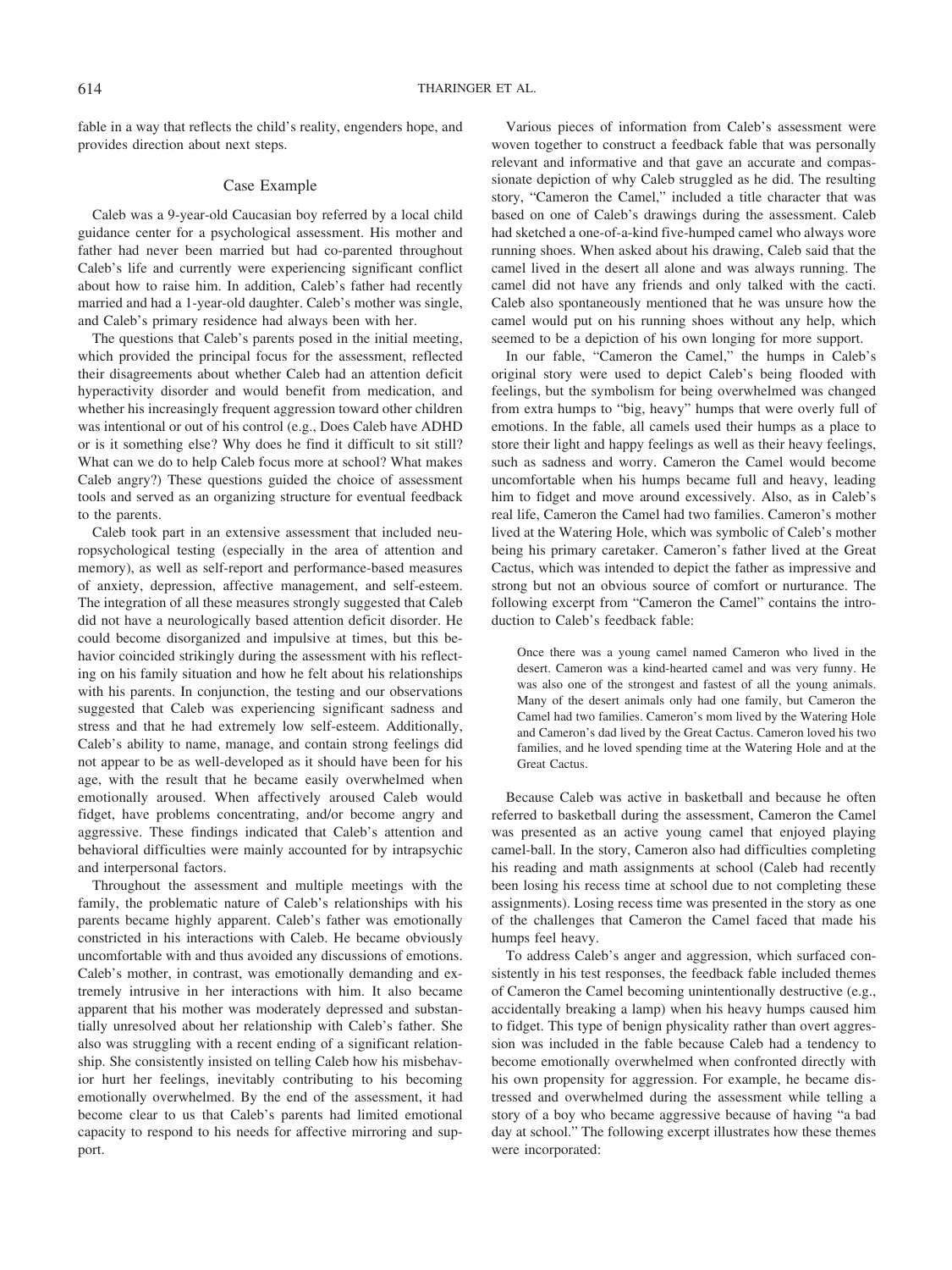One day at the Great Sahara Elementary School, Cameron was worried about his math test. Cameron was so worried that his humps felt very, very heavy. He tried to concentrate but the heaviness in his humps was making them very sore. He fidgeted around and tried to get comfortable but they kept bothering him. Cameron had a hard time sitting in his chair. He didn't finish the test in time so his teacher made him stay inside during recess. Cameron felt sad and his humps felt even heavier.

When he got back to the Watering Hole after school, Cameron was exhausted from carrying around heavy humps all day. He was playing in his room when his mom came in and asked him to clean up his room before dinner. Cameron tried to clean but he couldn't concentrate because his humps were heavy and sore and itchy. Cameron was playing camel-ball in his room trying to distract himself from his humps . . . and he accidentally knocked over his lamp.

His mom came in and saw the lamp and the mess. She said, "Cameron, why are you playing camel-ball? I asked you to clean your room and now you broke the lamp I gave you." Cameron said, "I'm sorry, Mom. I didn't mean to." He really meant it. He felt so bad that he disappointed his mom, and his humps grew heavier still.

In order to create a resolution in the story that would provide Caleb and his family with a sense of hope, a wise character was introduced. Its purpose was to provide empathic understanding and guidance and was symbolic of the role that the assessor played in helping the family. This character was named the Understanding Tree and was based upon a tree that Caleb had drawn during the assessment.

The parents in the fable were each advised by the Understanding Tree to behave in ways that would decrease Caleb's emotional overwhelm and provide support for him. The mother camel was advised not to add to his heavy feelings by forcing Cameron to deal with hers (i.e., telling him that breaking the lamp hurt her feelings) and instead to spend time with Cameron and praise him in a way that was nonthreatening and nonintrusive. The father camel was instructed to spend time with Cameron and to provide praise and encouragement more consistently. The parents were each given an opportunity through the fable to experience how they might help Caleb by relating with him in a more compassionate, empathic manner. The following excerpt depicts the advice that was directed at the mother.

When Cameron was at the Watering Hole that week, his mom again asked him to clean up his room before dinner. Cameron's humps were heavy and sore and again he couldn't concentrate on cleaning. He ran around and played camel-ball in his room trying to distract himself from his sore humps. His mom came to check on him and saw him playing.

She was just about to tell Cameron that she was upset with him when she remembered what the Understanding Tree had told her. It had said that Cameron might sometimes have a hard time paying attention and following directions if his humps were too full of unhappy feelings and that he might need some time when he didn't have to think about feelings at all. She realized that if she got upset it would only make Cameron's humps heavier. She said, "Cameron, why don't we go outside for a few minutes and play camel-ball together before dinner?" Cameron loved camel-ball and he said "Okay!" Cameron and his mom played camel-ball and his mom tried her best to help Cameron get his mind off of great big heavy feelings. She talked about how good he was at camel-ball and smiled every time he scored. Cameron felt better after their game and his humps felt a lot lighter.

After dinner he cleaned his room and his humps didn't distract him as much as they had before.

The next excerpt depicts the advice that was directed to the father, as well as the fable's resolution:

Cameron went to the Great Cactus to visit his dad that weekend. Cameron was in the living room running around again. He yelled to his dad, "Hey dad, watch how fast I can run!" Cameron's dad was just about to tell Cameron to finish his reading and then go outside and run, when he remembered what the Understanding Tree had told him. It had said that he could help Cameron get rid of some of his great big heavy feelings just by spending time with him and letting Cameron know how proud he was. Cameron's dad said, "You're a super-fast runner, Cameron! Let's go outside and run together!" Cameron and his dad ran around outside and his dad told Cameron what a great camel he was. Cameron felt happy and his humps felt a lot lighter. When they went inside, Cameron's dad helped him with his reading. Cameron was a great reader. His dad thought so, too.

That night as Cameron was falling asleep, he thought about the reading test he would have at school on Monday. He was a little bit worried about the test, but his humps were only a little heavy. He thought about how his parents had helped him by understanding how sometimes his humps were bothered by unhappy feelings. They helped him learn how to get his mind off of great big heavy feelings and they gave him some happier, lighter feelings to fill his humps with. Cameron imagined himself doing well on his reading test and finishing in time to go to recess with all the other animals. And his humps felt better.

#### Presenting the Fable

#### *General Suggestions*

We suggest that the assessor start by thanking the child for participating in the assessment and summarizing the child's strengths. Next, it is time to introduce the fable and emphasize how special it is. The child is told that the assessor—together with the parents, if that is the case—wrote the fable particularly for the child. The child is then invited to choose who will read the fable: the assessor, a parent, or the child. The choice of reader often is significant, as illustrated below with Caleb.

As the fable is read, it is important for the assessor to monitor the child's reactions as well as those of the parents. Hopefully, the child will react with interest and excitement and the parents with support. However, the assessor also should be prepared for a less ideal response. Although a rare occurrence, and even though the fable was thoughtfully constructed to prevent such a reaction, the child may react negatively or become overwhelmed. In that case, we suggest that the assessor take a break from the fable, explore the basis for the child's reaction, and enlist the parents' help in calming the child before proceeding. The assessor can use the information he or she has learned about the child and the parents through the assessment to identify what is upsetting the child and to guide the parents in comforting their child.

After the fable has been read and reactions expressed, we suggest that the assessor invite the child to modify it if he or she wishes. This gives the child an active role with the fable and a chance to impart his or her own sense of what is needed. Many children like the story just the way it was written, but others may choose to change some details such as the name of a character, or the color of an animal's fur. We suggest always asking if the child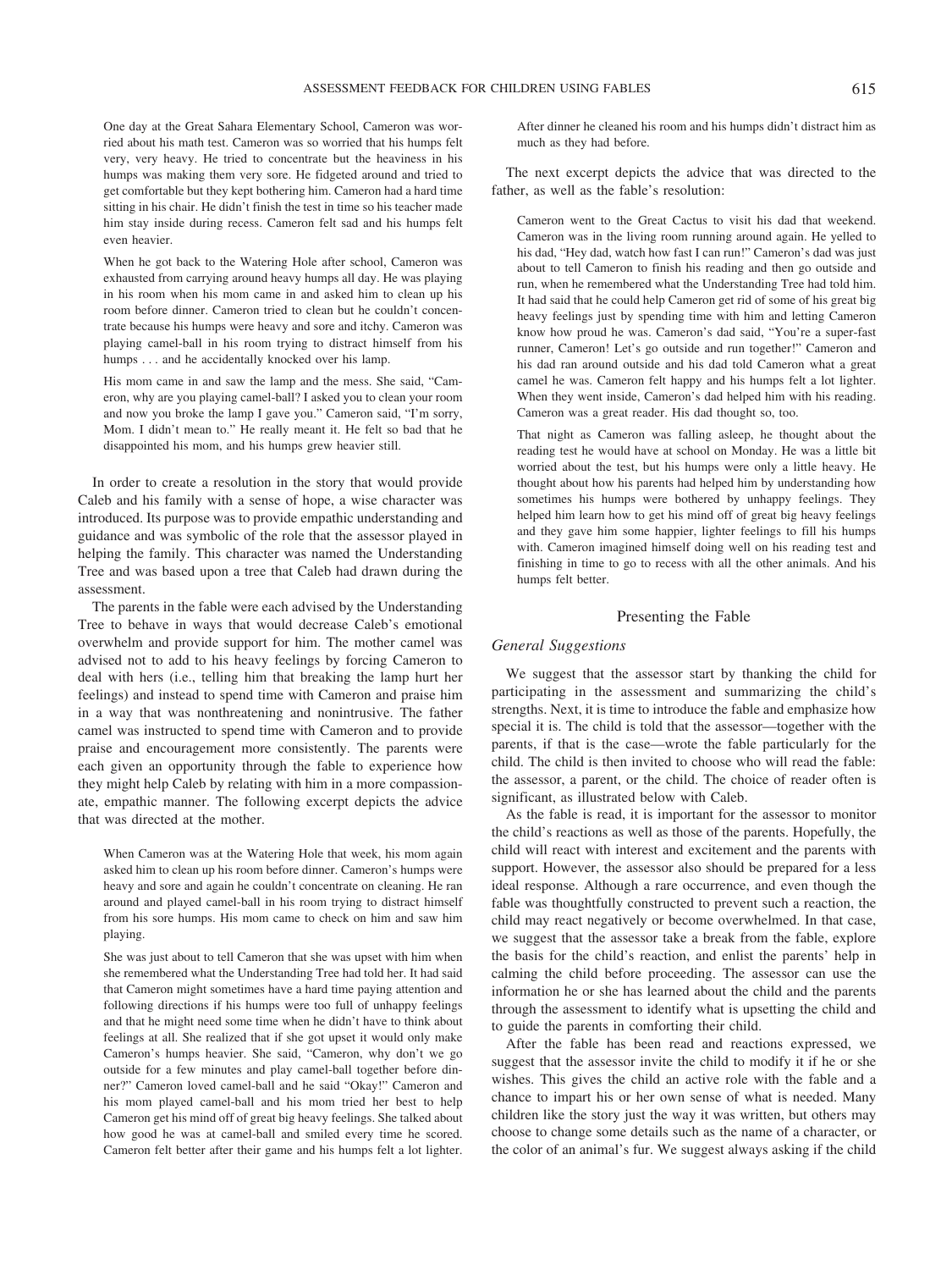likes the ending (i.e., the resolution) of the story. In our experience it is unusual for a child to ask for major changes but if that occurs, it is very instructive. (The few times this has happened, a child had a different idea of how the fable should end.) The presentation of the fable typically concludes the assessment process with the child and the parents (although in many cases we suggest a follow-up check-in 3 months later). Because the fable may serve as a transitional object, the assessor may wish to remind the child that he or she can read it, or ask the parents to read it, whenever he or she wishes.

#### *Case Example*

In the case of Caleb and his family, the parents were not asked to collaborate in the creation of the story. This was due mostly to logistical constraints, as communicating with the two parents was difficult given their very conflictual relationship. Caleb was presented with the story and the assessor explained its creation and purpose. Caleb was told that the story was created just for him and he chose his father to read the fable. The assessment team was impressed with the father's engagement in and obvious enjoyment of the story. He was animated while he read it and looked up regularly to see Caleb's reaction. Caleb paid close attention to the story and smiled while it was being read. His mother also smiled often at Caleb when she recognized parts of the story that referred to specific events from their life together. When his father read a part about the camel having trouble finishing a test and having to stay inside at recess, Caleb whispered to his mom, "That sounds familiar!" After the story was read, Caleb's mother asked him if he liked it. He smiled and enthusiastically nodded his head *yes*. When given the opportunity to change parts of the story, Caleb declined to change anything. He also said that he intended to illustrate the story when he got home.

The fable was received positively by Caleb and his mother. Furthermore, it was important that his father read it to him. The experience of reading the fable gave the father an opportunity to understand Caleb's experience in a more tangible way than if someone had simply explained to him what Caleb was feeling and why he engaged in certain problem behaviors. The story provided the father with the opportunity to experience things from Caleb's perspective, which in this case appeared to lead to an increased understanding and empathy for Caleb's behaviors. Likewise, Caleb had the opportunity to experience his father as an empathic and understanding figure by hearing him read aloud this compassionate interpretation of the causes underlying Caleb's behaviors.

Although we could not assess the impact of the fable separate from the complete assessment and other events that may have occurred concurrently with the timing of the assessment, we can provide some data on how Caleb viewed his own functioning prior to the assessment and one week after receiving feedback with the fable. On the Behavior Assessment System for Children, Second Edition, Self-Report of Personality—Child (C. R. Reynolds & Kamphaus, 2004), Caleb reported a decrease in symptoms that averaged an effect size of .6 across the four clinical composites (Inattention/Hyperactivity, Internalizing Problems, School Problems, and Emotional Symptoms Index) and an increase of .5 effect size on the composite that measures adaptive functioning (Personal Adjustment). In terms of family changes, the father let us know that he and Caleb had started doing activities together, such as going fishing and attending a baseball game.

#### *Additional Examples of Fable Construction*

In Table 1 we have provided four additional summaries of child fables. We have also briefly described the initial presenting concerns and assessment findings.

#### Summary and Conclusions

Discussing the results of a psychological assessment directly with young children can be a daunting and often unsuccessful process. Direct feedback can be emotionally overwhelming for many children, and little has been published about how to provide assessment information to children in ways that are developmentally appropriate and that can help children understand their own and their families' problems in living. Through our experience, we have found that individualized fables can be a useful and powerful method for providing assessment feedback to children, and we have provided assessors with a framework from which to develop fables. As discussed, fables and other forms of metaphors and storytelling have a long history in psychological work with children and appear in most cultures. They are used as an indirect but extremely effective method for delivering messages and fostering change and hope. In addition, play therapy techniques often incorporate metaphors as a method of communicating complex psychological concepts to children. Thus, the incorporation of fables into the assessment feedback process seems a very natural fit.

Fables provide a safe and supportive modality for a child and family to consider new ways of being and to further the new understanding that has been revealed through the assessment. Although written as a metaphor, most children readily recognize that the fable is written about them. Using a combination of clinical skills and creativity, the fable incorporates elements from the assessment provided or inspired by the child and portrays the family in a hopeful light. Therefore, the fable allows the child to feel that he or she has been heard and understood through the assessment and presents the child and the family with new ways of viewing their situation as well as possible next steps to be taken. By incorporating elements from the child's life and culture, with the parents as collaborators, the fable serves simultaneously as a feedback mechanism, an agent of change, and a transitional object. These benefits apply to the child and, in many instances, to the parents as well.

We encourage assessment professionals to try their hands at writing fables for children by using the guide we have provided and our examples as inspiration. With a bit of imagination any child, family, and life situation can be conveyed in a compassionate and optimistic manner. Further, the process of writing the fable and presenting it to the child can be incredibly rewarding. Students and other professionals trying this method for the first time have reported that they have never understood the results of a psychological assessment as well as when they tried to summarize it in a meaningful fable. Writing a successful fable requires assessors to "get in the shoes" (Finn, 2007) of a child and family and to integrate what they have learned about the dilemmas of change faced by the family and what next steps would be feasible and useful at a particular point in time.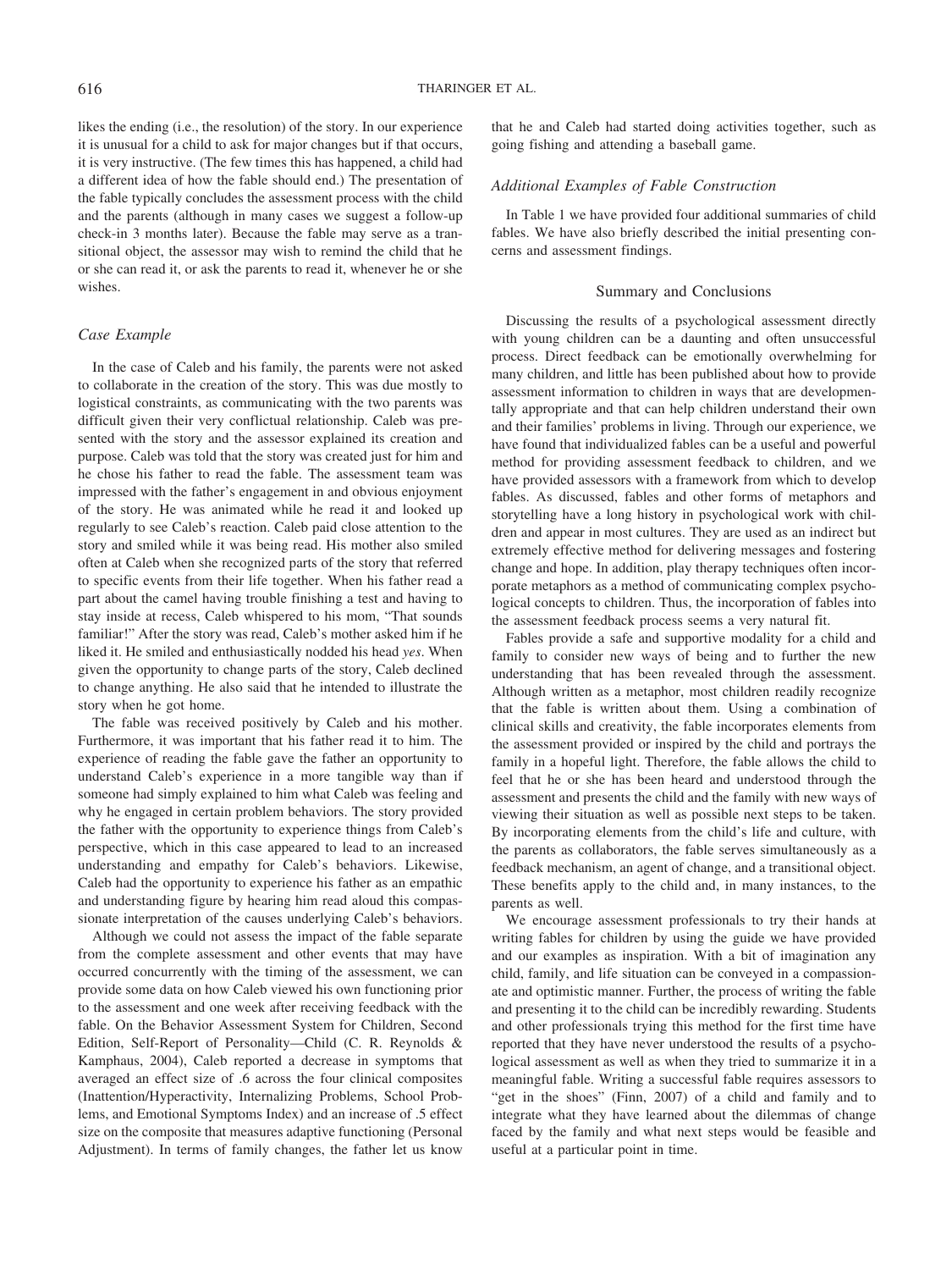| Table 1 |  |                                             |
|---------|--|---------------------------------------------|
|         |  | <b>Examples of Child Fable Construction</b> |

| Parents' assessment questions                                                                                                                                                                                                  | Assessment findings                                                                                                                                                                                                                                             | Child fable                                                                                                                                                                                                                                                                                                                                                                                                                                |
|--------------------------------------------------------------------------------------------------------------------------------------------------------------------------------------------------------------------------------|-----------------------------------------------------------------------------------------------------------------------------------------------------------------------------------------------------------------------------------------------------------------|--------------------------------------------------------------------------------------------------------------------------------------------------------------------------------------------------------------------------------------------------------------------------------------------------------------------------------------------------------------------------------------------------------------------------------------------|
| How can we help Nate so his ups and<br>downs aren't so extreme? Should<br>we take his threats of suicide<br>seriously? Why is he so despairing?<br>What is going on when he is<br>defiant about going to his medical<br>exams? | Nate has been traumatized by some of the invasive<br>medical procedures used to treat his cancer. He<br>easily gets flooded by emotion and re-<br>traumatized. Nick's parents are uncomfortable<br>with his feelings because of their own associated<br>trauma. | Nick and the Magic Saucer<br>Nick's mother presents him with a magic cup, into<br>which he can pour his frustration, anger, and strong<br>feelings. When he voices his concern about the cup not<br>being large enough for all of his feelings, his parents<br>let him in on their secret: a magic expanding saucer<br>(their support), designed to hold any feelings that<br>overflow out of the cup (to contain Nick's emotions).        |
| Why is Allen having anger outbursts?<br>How can we diffuse them and ward<br>off his impulsive thoughts?                                                                                                                        | Allen is emotionally constricted and his poor<br>coping skills lead to impulsivity. His eruptions<br>of anger spread to the whole family, which then<br>overwhelms him more.                                                                                    | Alex the Angry Shark<br>Alex furiously storms into his room after being teased<br>by bully sharks on his walk home from school. By<br>responding to his anger with understanding and a game<br>of sharkball, Alex's parents are able to avoid an<br>escalation of heated feelings throughout the household<br>and provide the support Alex needs to manage future<br>teasing.                                                              |
| Does Casey feel like a part of a<br>family? Does Casey feel that he fits<br>in? Does Casey feel that we put too<br>much pressure on him? Is what<br>we're doing helping him? If not,<br>what can we do differently?            | Casey feels inadequate and has low self-esteem.<br>Additionally, his long-term depression and<br>internalization of previous negative experiences<br>make him overly worried about disappointing<br>others.                                                     | Chris and the Foggy Glasses<br>Chris' wizard robes are weighed down because even<br>when something goes right, he can only see what goes<br>wrong through his glasses, which have been cursed by<br>the Foggy Spell. His parents seek advice from the<br>headmaster wizard, who discovers the spell and<br>provides the secret to breaking it: reflective and<br>empathetic "special magic words."                                         |
| Why can't Walter concentrate on his<br>school work? Why doesn't he obey<br>us? Why can't he sit still for even<br>5 minutes? Should we put him on<br>medication like his teachers want?                                        | Neuropsychological testing shows moderate<br>ADHD, deficits in executive functioning, and<br>mild fine motor problems. Personality testing<br>shows Walter is experiencing lots of frustration<br>and feels badly about himself.                                | Wally, the Wiggly Wallaby<br>Wally's parents and teachers are frustrated because he<br>can never sit still, doesn't do his home work, and is<br>always wiggling and jumping around. They consult a<br>medicine man, who advises them and gives Wally a<br>special medicine that helps him be calmer. Wally's<br>parents apologize that they thought he was willfully<br>defying them, rather than having a problem he couldn't<br>control. |

As we continue to refine and research this method, we hope other assessors and researchers will do so as well. The usefulness and potential of these techniques are limited only by the skills and talents of those who employ them. For example, several of Tharinger's students wrote rap songs and poems in addition to stories, and these were well received by the children they assessed. Finn and a colleague once wrote a simple play to give feedback to a developmentally disabled girl and then engaged the family and child in acting out the story at the end of the assessment. The family later reported that the girl was delighted with the play and often asked the family to re-enact it. In fact, the possible ways of giving meaningful, empathically attuned feedback to our clients are endless.

#### References

- American Psychological Association. (2002). Ethical principles of psychologists and code of conduct [Electronic version]. *American Psychologist, 57,* 1060 –1073.
- Becker, E., Yehia, G. Y., Donatelli, M. F., & Santiago, M. D. E. (2002). Interventive assessment with children and their parents in group meetings: Professional training and storybook feedback. *The Humanistic Psychologist, 30,* 114 –124.
- Blumenthal, D., & Stevenson, H. (1997). *The chocolate-covered-cookie tantrum.* New York: Houghton Mifflin.
- Brooks, R. (1993). Creative characters. In C. E. Schaefer & D. M. Cangelosi (Eds.), *Play therapy techniques* (pp. 211). Northvale, NJ: Jason Aronson.
- Engelman, D. H., & Allyn, J. B. (2007, March). Collaborative creativity: Ways in which an assessor works with a writer to craft therapeutic stories. In D. H. Engelman (Chair), *Creative approaches within therapeutic assessment.* Symposium conducted at the annual meeting of the Society for Personality Assessment, Arlington, Virginia.
- Finn, S. E. (1996a). *Manual for using the MMPI-2 as a therapeutic intervention.* Minneapolis: University of Minnesota Press.
- Finn, S. E. (1996b, July). Using individualized fables to give assessment feedback to children. In S. E. Finn (Chair), *Therapeutic assessment: Using psychological testing as brief psychotherapy.* Symposium conducted at the meeting of the XV International Congress of Rorschach and Projective Methods, Boston, Massachusetts.
- Finn, S. E. (2007). *In our clients' shoes: Theory and techniques of therapeutic assessment.* Mahwah, NJ: Erlbaum.
- Fischer, C. T. (1985/1994). *Individualizing psychological assessment.* Mahwah, NJ: Erlbaum.
- Gardner, R. A. (1993). *Storytelling in psychotherapy with children.* Northvale, NJ: Jason Aronson.
- Harris, R. J., Lee, D. J., Hensley, D. L., & Shoen, L. M. (1988). The effect of cultural script processes on memory for stories over time. *Discourse Processes, 11,* 413– 431.
- Kilpatrick, W., Wolf, G., & Wolf, S. M. (1994). *Books that build charac-*